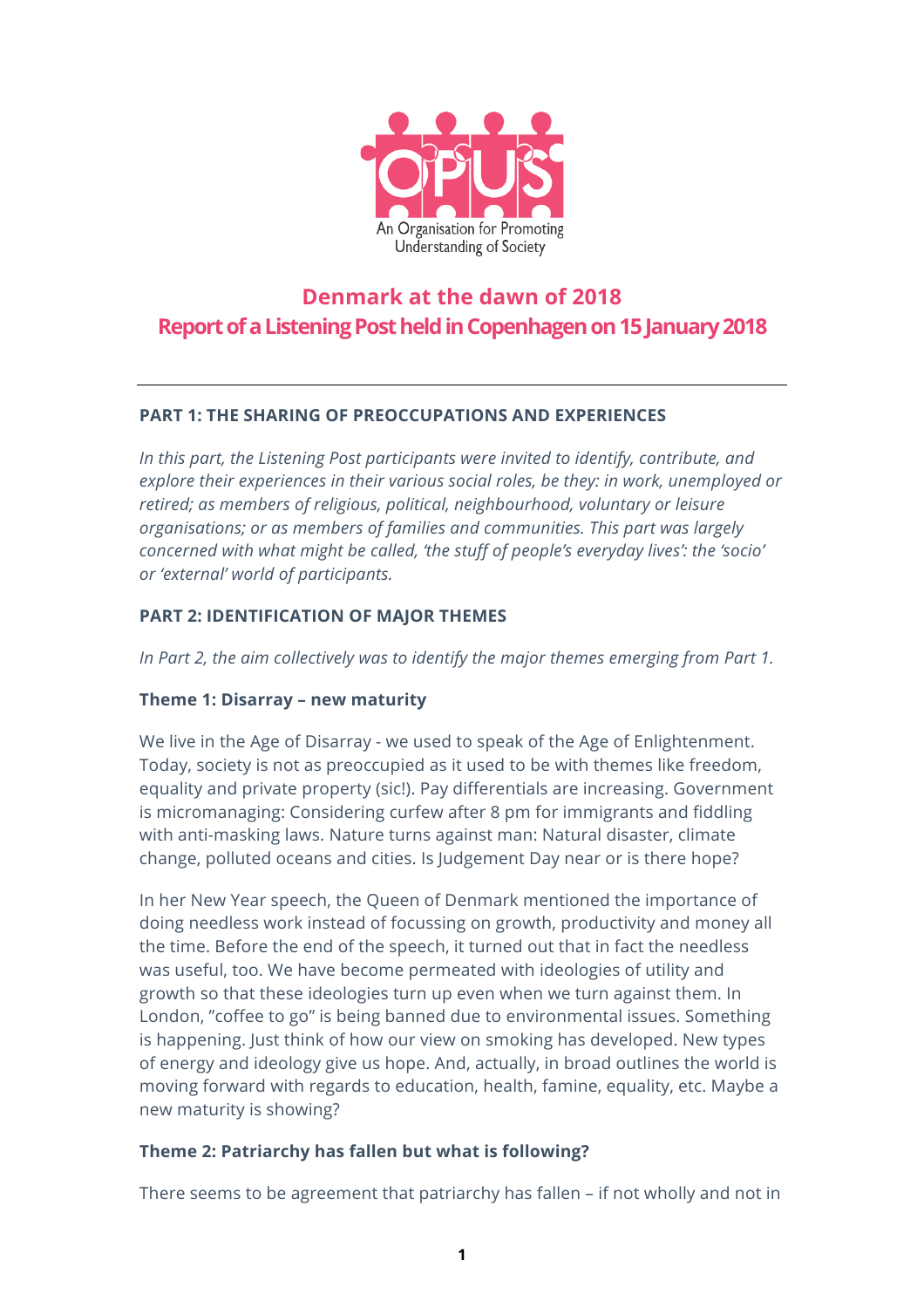all countries - but it doesn't bide well for the future of patriarchy. Notions of matriarchy as an alternative do not seem to awaken enthusiasm, brothers and sisters and horizontal authority are put into circulation and evoke memories sometimes of brotherhoods of the 1930's and sometimes of the aggressiveness of Facebook storms. Not easy.

## **Theme 3: Gender between fundamentalism and "playfulness"**

For a long time, the avant-garde has worked with dissolution of the binary conception of gender and has recommended queer as a playful dissolution of rigid concepts of gender. Today, the scene is being radicalized by transgender groups focussing on the fact that it is not a game to be born with discrepancy between body and gender and that sex change through hormones and surgery is the only solution. Also, the #MeToo movement seems to have rather polarized views on men versus women.

Today, there is a sense of having to be very careful when speaking of sex and gender. The days of "Blonde jokes" are over. And out of fear of being called or taken for trans-phobic, you refer from stating your opinion that people should put off hormones and surgery until they have grown up and know with what they are dealing.

There is a sense of polarization and tension between the young and the elderly, between the newly authoritarian politically correct generation and the antiauthoritarian flower power generation. A new young people's revolt. Young people shut up those who tell "Blonde jokes", they, who, too long, have been shutting up blondes.

# **PART 3: ANALYSIS AND HYPOTHESIS FORMATION**

*In Part 3, the participants were working with the information resulting from Parts 1 & 2, with a view to collectively identifying the underlying dynamics both conscious and unconscious that may be predominant at the time; and developing hypotheses as to why they might be occurring at that moment. Here, participants were working more with what might be called their 'psycho' or 'internal' world: their collective ideas and ways of thinking that both determine how they perceive the external realities and shape their actions towards them.*

# **Hypothesis 1:**

We live in times of change where dystopian notions of catastrophe are conflicting with gleams of light and hope and maybe of new definitions of usefulness and of how to be useful to each other. In spite of progress in the big scheme of things and many small steps in the right direction, too often we seem to be paralysed by dystopian anxiety and impotence.

### **Hypothesis 2:**

Family models for societies seem to focus on domination/submission. What is